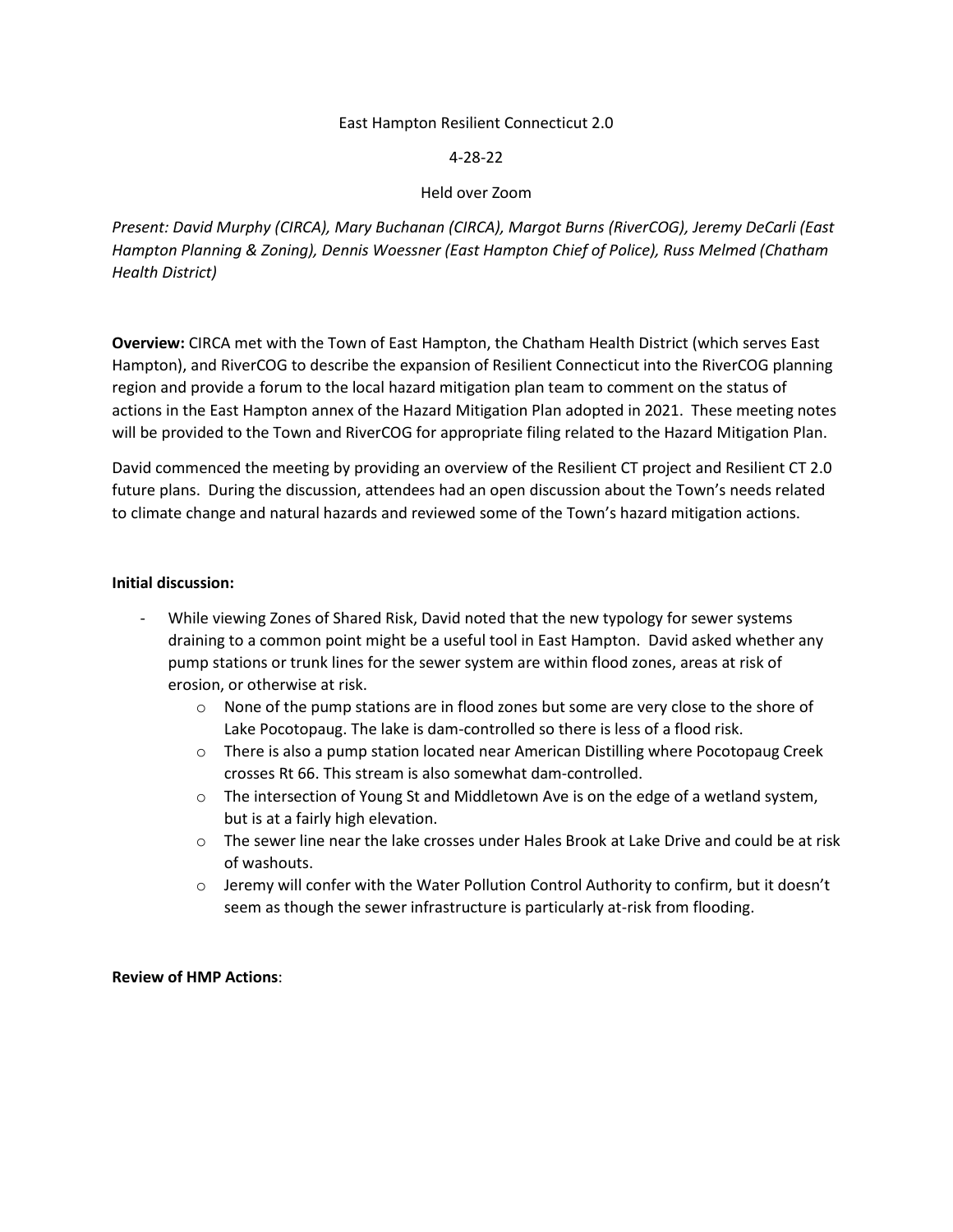| Activity #     | Goal/Obj | <b>Activity Description</b>                                                                                                                                                                                               | <b>Status Reported by Local Planning Team</b>                                                                                                                                                                                                                                                                                                                                                           |
|----------------|----------|---------------------------------------------------------------------------------------------------------------------------------------------------------------------------------------------------------------------------|---------------------------------------------------------------------------------------------------------------------------------------------------------------------------------------------------------------------------------------------------------------------------------------------------------------------------------------------------------------------------------------------------------|
| 1              | $1 - 1$  | Acquire additional equipment to clear roads of<br>downed trees, disabled vehicles, or unforeseen<br>obstacles i.e. chain saws, lifting gear (chains &<br>winches), bulldozer, chipper, wheeled excavator<br>with grapple. | The town has acquired some additional<br>equipment in recent years; for details, it would<br>be best to consult Matt at Public Works, who<br>could not be present at this meeting.                                                                                                                                                                                                                      |
| $\overline{2}$ | $2-1$    | Bridge on White Birch Road is vulnerable to<br>damage from flood events from Fawn Mill Brook<br>and Loos Pond. Replace with new larger bridge.                                                                            | The bridge replacement has not happened. This<br>is related to a larger concern: the larger and<br>more frequent storms have revealed that much<br>of the infrastructure is not sufficient for the<br>increased stream flow volumes.                                                                                                                                                                    |
| 3              | $2 - 1$  | Replace culvert on Collie Brook Road with a<br>larger culvert                                                                                                                                                             | This has not happened yet.                                                                                                                                                                                                                                                                                                                                                                              |
| 4              | $2-1$    | Undersized culvert on Hale Brook at Lake Drive<br>results in roadway flooding. Replace with larger<br>culvert.                                                                                                            | This has not happened yet. This culvert came<br>up repeatedly throughout the discussion. This<br>culvert has corrugated metal pipes that have<br>deteriorated. This area is captured in one of<br>the CIRCA Zones of Shared Risk.                                                                                                                                                                       |
| 5              | $2 - 1$  | Demolish factory building at 13 Summit Street<br>and daylight Pocotopaug Creek, and possibly<br>remove the existing dam.                                                                                                  | The town may end up owning this building<br>within the next few months. The building<br>condition is deteriorating. If a stream<br>daylighting project here would lead to reduced<br>flood risk, this would fit well with Resilient CT.<br>The existing dam (old, stone/earth) is believed<br>in poor condition. It is unlikely that the dam<br>could be removed without also removing the<br>building. |
| 6              | $2 - 1$  | Undersized 24" culvert on Elbow Brook at<br>Wopowog Road results in roadway flooding and<br>erosion of gravel surfaced road. Replace with 3'<br>culvert.                                                                  | This has not happened yet.                                                                                                                                                                                                                                                                                                                                                                              |
| 7              | $2 - 1$  | Develop an inventory of deteriorating metal<br>culverts throughout town to begin replacing<br>those most in need.                                                                                                         | Public Works has begun to develop this<br>inventory.                                                                                                                                                                                                                                                                                                                                                    |
| 8              | $1 - 1$  | Work with private dam owners on a<br>communication plan regarding the opening and<br>closing of the dams along the Pocotopaug Creek<br>corridor.                                                                          | Communication with owners of Pocotopaug<br>Dam has improved; the status of<br>communication with other private dam owners<br>is unclear.                                                                                                                                                                                                                                                                |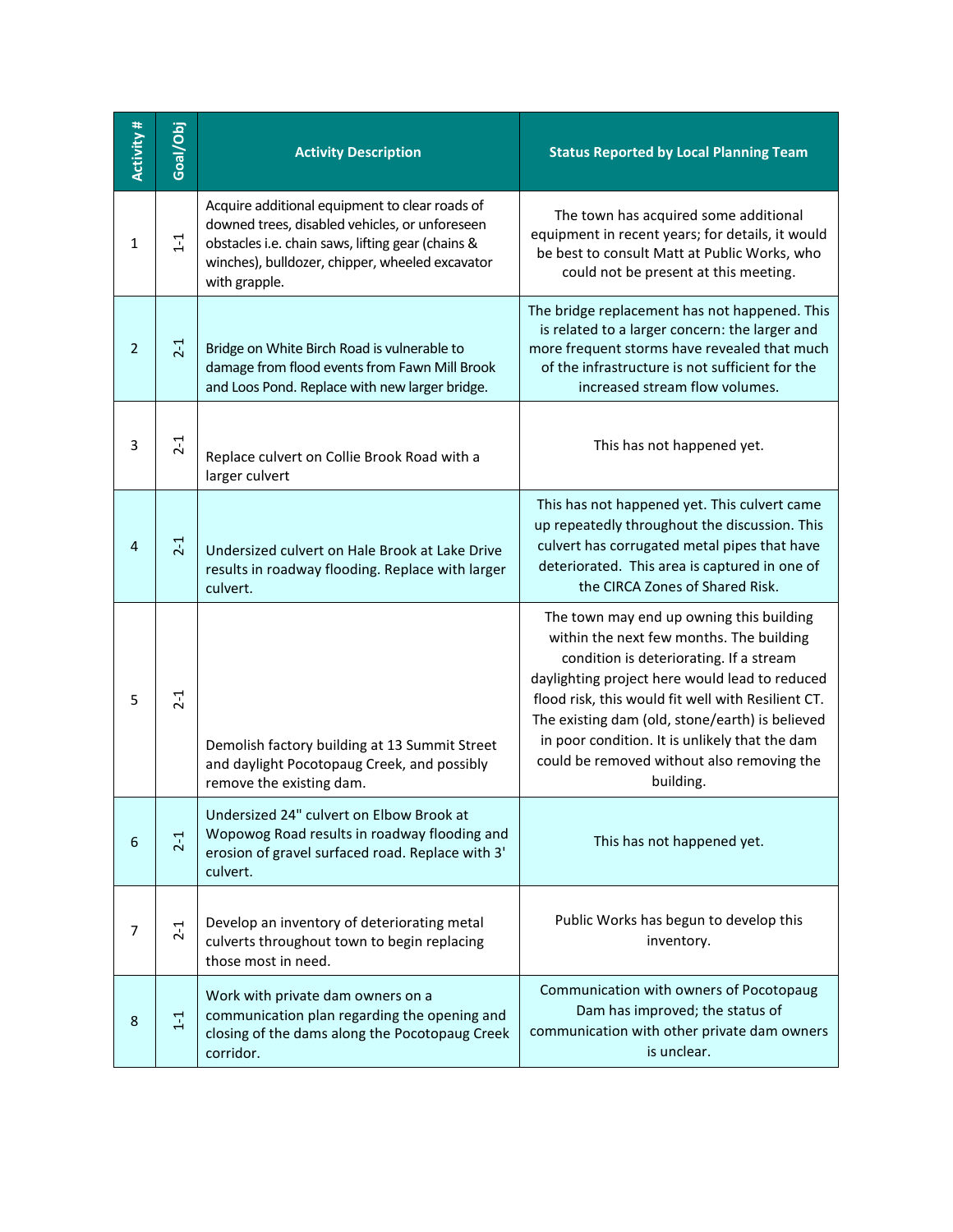| Activity # | Goal/Obj | <b>Activity Description</b>                                                                                                                | <b>Status Reported by Local Planning Team</b>                                                                                                                                                                         |
|------------|----------|--------------------------------------------------------------------------------------------------------------------------------------------|-----------------------------------------------------------------------------------------------------------------------------------------------------------------------------------------------------------------------|
| 9          | $1 - 1$  | Ensure all Emergency Action Plans (EAPs) for<br>any dam in town is maintained on file.                                                     | The town staff believes that most of the dams<br>do not have EAPs. These are only required for<br>high and significant-hazard dams.                                                                                   |
| 10         | $2-1$    | Replace and upgrade the capacity of the<br>Whippoorwill Hollow Road culvert. If this<br>culvert fails, houses will be cut off from egress. | This has not happened yet.                                                                                                                                                                                            |
| 11         | $1 - 1$  | Pursue funding to develop a low impact<br>development (LID) manual for techniques to be<br>implemented throughout the town.                | The manual has not been developed, but<br>interest remains. There was previous discussion<br>of adopting a state manual. A number of LID<br>projects have been completed with 319 funds.                              |
| 12         | $1 - 1$  | Develop a management plan that tracks areas<br>in need of tree trimming and removal.                                                       | The plan has not been developed, but tree<br>trimming is ongoing. The Town has been<br>focusing on dead and dying trees. The state has<br>also been conducting tree removal work.                                     |
| 13         | $2 - 1$  | Locate alternative fire protection water sources<br>or identify alternative storage methods for fire<br>suppression capabilities.          | Alternate water sources have not been<br>identified. The fire department has cleaned out<br>areas supplying dry hydrants and previously<br>hired a company to clear sediment and ensure<br>that screens are in place. |

# **Open Discussion:**

- David asked if the town has a cooling center. The senior center can be used for this purpose if needed. The senior center has air conditioning, a generator, and internet.
	- o The senior center is adjacent to Pocotopaug Creek, although reportedly not in the flood zone. If the dam failed there would be a flood risk to the center.
	- o The town is working on making a senior bus or van available. Middletown Area Transit is also an option for transportation.
- The high school is the official shelter for the town and has a generator.
- Severe rain events and deteriorating culverts are an ongoing concern.
- During a storm a few years ago (possibly Sept 2018), a culvert on the paved section of Wopowog Road near Tartia Road failed and a section of Wopowog Road was washed away. There are a series of culverts on Wopowog Road; it is crossed multiple times by Safstrom Brook (see HMP Action 6 as well related to Elbow Brook and Wopowog Road).
	- o The volume of water led to erosion around the culvert.
	- o The failed culvert was backfilled with stone and paved over; it was not damaged and therefore not replaced.
	- o The road was blocked for several days.